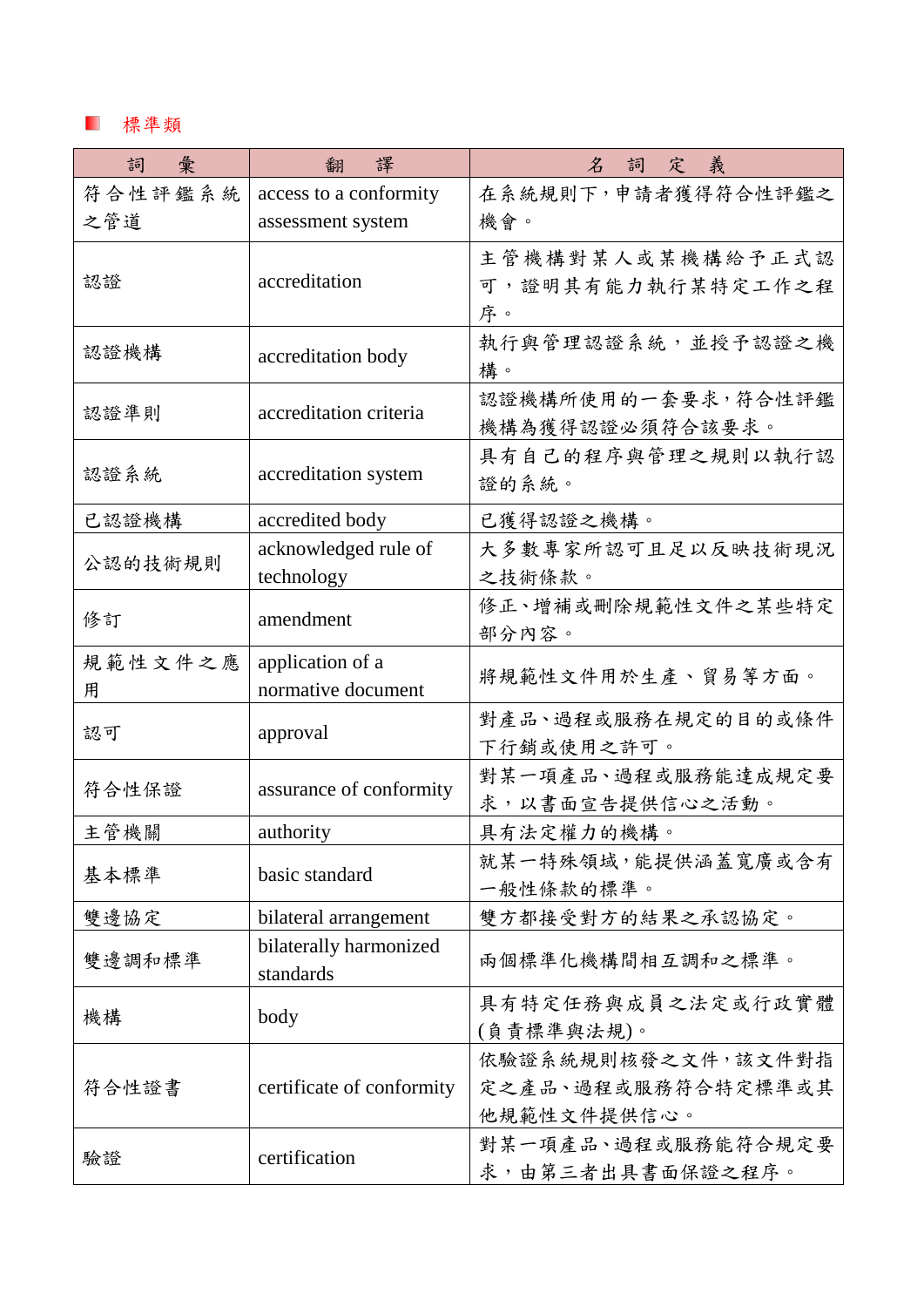| 驗證機構    | certification body      | 執行驗證的機構。                 |
|---------|-------------------------|--------------------------|
|         |                         | 對設備、結構或產品之設計、製造、安装、      |
| 作業規範    | code of practice        | 維護或使用,建議實際作法或程序之文<br>件。  |
|         |                         | 對相同產品、過程或服務,經不同標準化       |
|         |                         | 機構所認可之標準。在這些標準中,不同       |
| 可比較的標準  | comparable standards    | 的要求係基於相同的特性,且經相同的方       |
|         |                         | 法評鑑,使能對要求的差别作明確的比        |
|         |                         | 較。                       |
| 相容性     | compatibility           | 產品、過程或服務在一定條件下使用,能       |
|         |                         | 達成相關要求而不產生不利互動。          |
| 符合性     | conformity              | 產品、過程或服務能達成規定的要求。        |
| 符合性評鑑   | conformity assessment   | 直接或間接決定是否達成相關要求的任        |
|         |                         | 何活動。                     |
| 符合性評鑑機構 | conformity assessment   | 執行符合性評鑑之機構。              |
|         | body                    |                          |
|         | conformity assessment   | 關於特定產品、過程或服務的符合性評鑑       |
| 符合性評鑑計畫 | scheme                  | 系統。對這些產品、過程或服務,可應用       |
|         |                         | 相同特定標準與規則,以及相同程序。        |
| 符合性評鑑系統 | conformity assessment   | 具有自己的程序與管理之規則以執行符        |
|         | system                  | 合性評鑑的系統。                 |
| 符合性評估   | conformity evaluation   | 對某一項產品、過程或服務能達成規定要       |
|         |                         | 求的程度,作有系統之檢查。            |
| 符合性監督   | conformity surveillance | 用於決定是否持續與規定要求相符所執        |
|         |                         | 行的符合性評估。                 |
| 符合性測試   | conformity testing      | 藉由測試所執行的符合性評估。           |
|         | consensus               | 普遍獲得同意,其特點是對於實質重要議       |
|         |                         | 題,共同利益之主要關係者沒有持續的反       |
| 共識      |                         | 對立場。在協議過程中,已尋求所有關係       |
|         |                         | 者的意見,並經協調化解任何衝突對立的       |
|         |                         | 爭論。                      |
| 合約審查    |                         | 供應者在簽訂合約前所採取之有系統的        |
|         | contract review         | 活動,以確保品質要求已作適當界訂,無       |
|         |                         | 模糊之處,並已文件化且能由供應者所實<br>施。 |
|         |                         |                          |
| 合約商     | contractor              | 在訂有合約情況下之供應者。            |
| 校訂      | correction              | 除去已出版之規範性文件在印刷、語法上       |
|         |                         | 及其他類似的錯誤。                |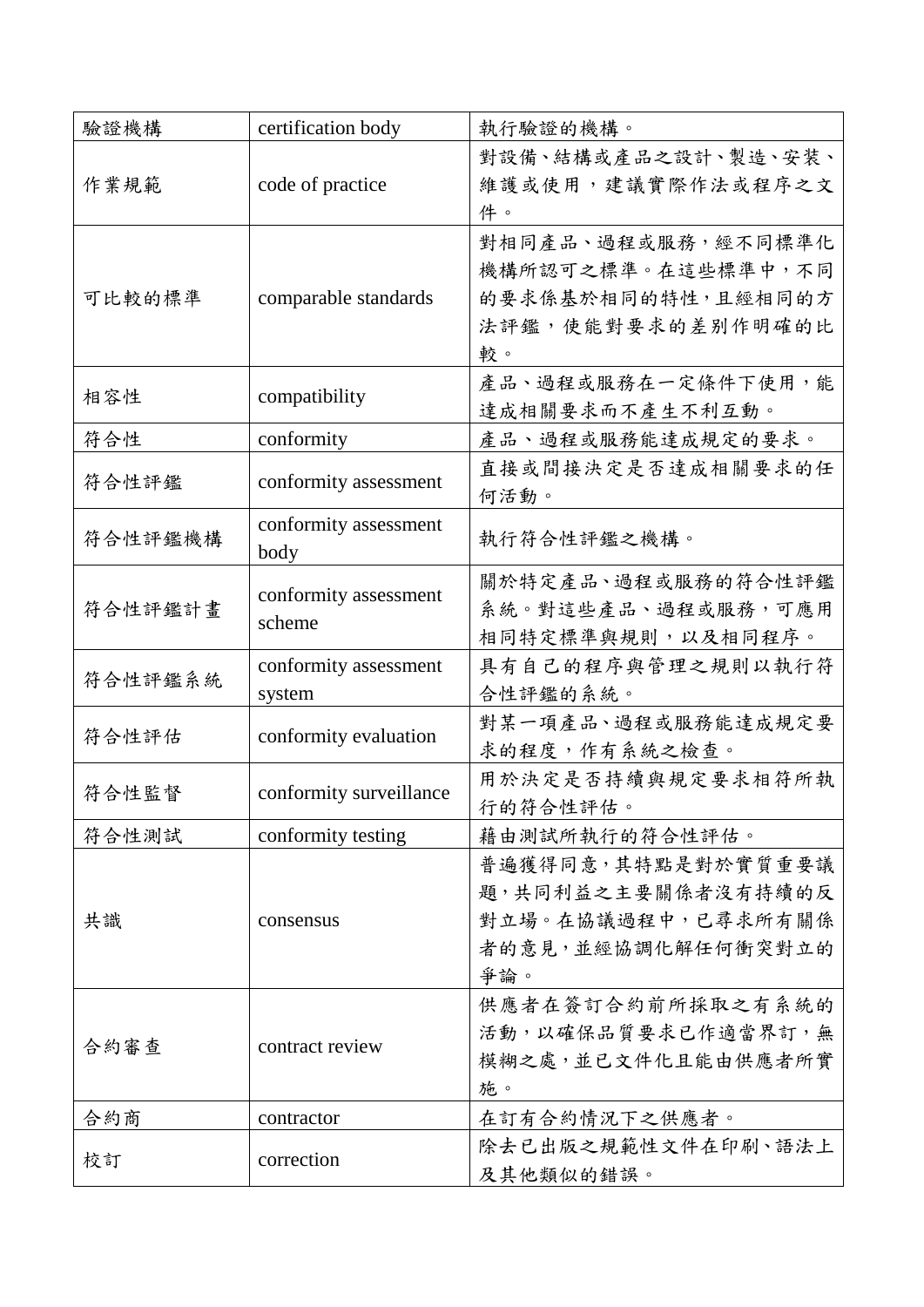| 客戶        | customer                 | 供應者所提供的產品之接受者。               |
|-----------|--------------------------|------------------------------|
| 註明日期之(標準) | dated reference (to      | 在此方式下, 標準之引用係指明一項或多          |
| 引用        | standards)               | 項的特定標準,則除非修改引用法規,該           |
|           |                          | 特定標準日後之改訂將不適用。               |
| 視同滿足條款    | deemed-to-satisfy        | 指示符合規範性文件要求的一種或多種            |
|           | provision                | 方法的條款。                       |
| 舉證程度      | degree of demonstration  | 為提供規定要求業已達成之信心,所產生<br>證據之範圍。 |
| 描述性條款     | descriptive provision    | 有關產品、過程或服務特性的符合適用目           |
|           |                          | 的之條款。                        |
| 國際標準之直接   | direct application of an | 國際標準不論是否已被納入其他規範性            |
| 應用        | international standard   | 文件中,均可直接應用。                  |
| 標準草案      | draft standard           | 用於徵詢意見、投票表決或認可的建議標           |
|           |                          | 準。                           |
| 執行主管機關    | enforcement authority    | 負責法規執行的主管機關。                 |
|           |                          | 在可比較之情況下,給與一方所提供產            |
| 平等待遇      | equal treatment          | 品、過程或服務的待遇,不亞於給與任何           |
|           |                          | 其他一方所提供類似產品, 過程或服務的          |
|           |                          | 待遇。                          |
|           | equivalent standards     | 經由不同標準化機構所認可的有關同一            |
| 對等標準      |                          | 主題之標準,此標準建立產品、過程及服           |
|           |                          | 務之互換性或依該等標準所提供之試驗            |
|           |                          | 結果或資訊之相互瞭解。                  |
| 獨特性之(標準)引 | exclusive reference (to  | 標準之引用係陳述符合一項技術法規的            |
| 用         | standards)               | 相關要求之唯一方法,就是要符合所引用           |
|           |                          | 的標準。                         |
| 獨特性要求     | exclusive requirement    |                              |
| 標準化領域     | field of standardization | 相關標準化之主題的組合。                 |
| 符合適用目的    | fitness for purpose      | 在特定的條件下,產品、過程或服務能達           |
|           |                          | 到既定目的之能力。                    |
| 概括性之(標準)引 | general reference (to    | 標準之引用係泛指某特定機構及(或)特定          |
| 用         | standards)               | 領域之所有標準,而未個別地加以指明。           |
| 等級        | grade                    | 品級(grade):將有相同功用而有不同品質       |
|           |                          | 要求的實體給予類別或級別。                |
| 調和標準      | harmonized standards     |                              |
| 一致標準      | identical standards      | 實質內容與呈現方式皆相同的調和標準。           |
| 指示性之(標準)引 | indicative reference(to  | 標準之引用係陳述符合一項技術法規的            |
| 用         | standards)               | 相關要求之一種方法, 就是要符合所引用          |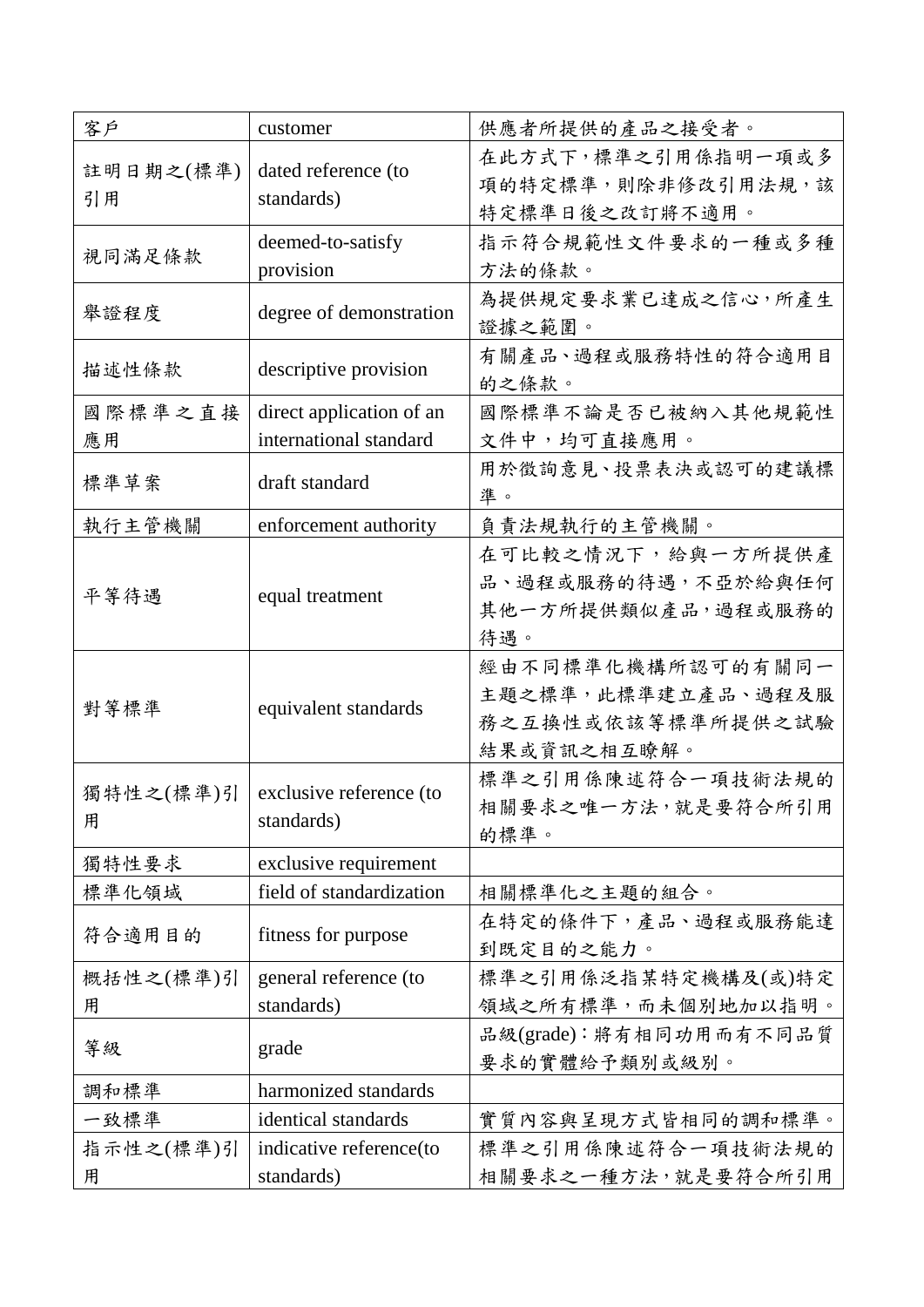|           |                            | 的標準。                       |
|-----------|----------------------------|----------------------------|
| 國際標準之間接   | indirect application of an | 國際標準透過其被納入的另一規範性文          |
| 應用        | international standard     | 件的媒介而應用,即為間接應用。            |
| 檢驗        | inspection                 | 經由觀察與判斷,適當時伴以適當之度          |
|           |                            | 量、測試或量規檢查之符合性評估。           |
| 檢驗機構      | inspection body            | 執行檢驗的機構。                   |
| 指示        | instruction                | 傳達執行動作的條款。                 |
|           |                            | 某一產品、過程或服務與另一種互相替換         |
| 互换性       | interchangeability         | 使用時,而可達成相同的要求之能力。          |
| 介面標準      | interface standard         | 規定產品或系統在其交接處有相容性要<br>求之標準。 |
|           |                            | 由國際標準化及(或)標準組織所採用,可        |
| 國際標準      | international standard     | 供公眾使用之標準。                  |
|           | international              | 開放給所有國家相關機構參與的標準化          |
| 國際性標準化    | standardization            | 工作。                        |
|           | international              |                            |
| 國際標準化組織   | standardizing              | 其會員資格係對每個國家有關機構開放          |
|           | organization               | 的標準化組織。                    |
|           | International standards    | 其會員資格係對每個國家有關機構開放          |
| 國際標準組織    | organization               | 的制定標準之組織。                  |
| 國際調和標準    | internationally            | 與國際標準調和之標準。                |
|           | harmonized standards       |                            |
| 實驗室能力測試   | laboratory proficiency     | 藉由實驗室間之試驗比對,以決定實驗室         |
|           | testing                    | 的測試效能。                     |
|           | license (for certification | 驗證機構依據驗證系統規則所發給的證          |
| 證照(用於驗證)  |                            | 件,許可個人或機構按照相關驗證計畫,         |
|           |                            | 對其產品、過程或服務使用符合性證書或         |
|           |                            | 標誌的權利。                     |
| 證照持有者(用於  | licensee (for              | 驗證機構授予證照的個人或機構。            |
| 驗證)       | certification)             |                            |
| 管理審查      | management review          | 高階層管理者對品質系統有關品質政策          |
|           |                            | 和品質目標之現狀與其適切性,所做之正         |
|           |                            | 式評估。                       |
| 強制性要求     | mandatory requirement      | 不宜用規範性文件中為符合該文件而必          |
|           |                            | 須達成的要求。                    |
| 強制性標準     | mandatory standard         | 經由一般法律或在法規中獨特性之引用          |
|           |                            | 而為強制應用的標準。                 |
| 符合性標誌(驗證) | mark of conformity (for    | 依驗證系統規則核發或使用之受保護標          |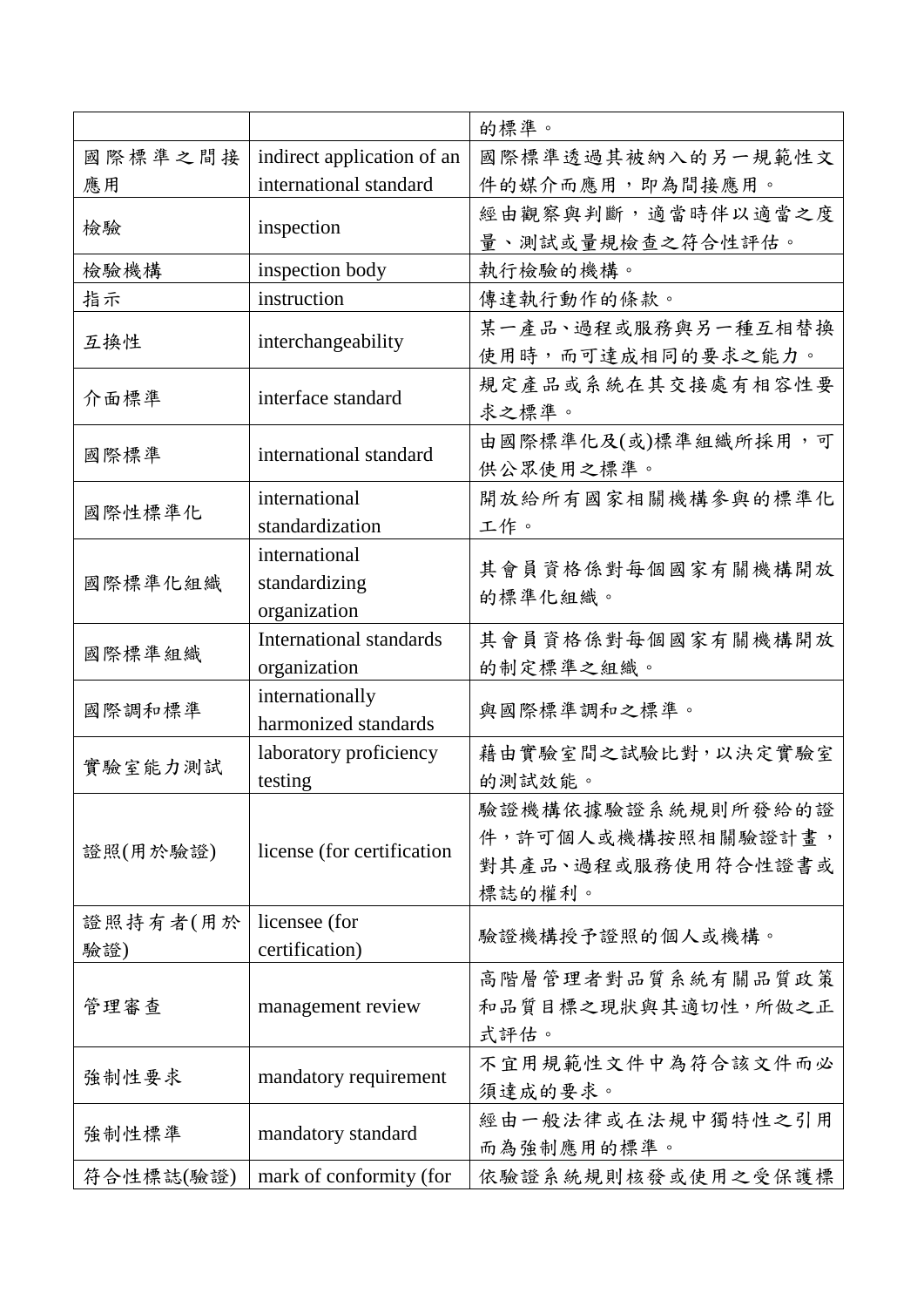|                 | certification)                                      | 誌,該標誌顯示對指定之產品、過程或服<br>務符合特定標準或其他規範性文件提供<br>信心。                             |
|-----------------|-----------------------------------------------------|----------------------------------------------------------------------------|
| 符合性評鑑系統<br>之成員  | member of a conformity<br>assessment system         | 在系統規則下運作,且有參與系統管理機<br>會之符合性評鑑機構。                                           |
| 品質保證模式          | model for quality<br>assurance                      | 係標準化的選擇的一組品質系統要求,與<br>满足某一指定情形之品質保證需求相結<br>合。                              |
| 多邊協定            | multilateral arrangement                            | 三方以上接受任何一方的結果之承認協<br>定。                                                    |
| 多邊調和標準          | multilaterally<br>harmonized standards              | 兩個以上標準化機構間相互調和之標準。                                                         |
| 國民待遇及平等<br>待遇   | national and equal<br>treatment                     | 在可比較之情況下,給與來自其他國家的<br>產品、過程或服務之待遇,不亞於給與本<br>國或給與任何其他國家的類似產品, 過程<br>或服務的待遇。 |
| 國家標準            | national standard                                   | 由國家標準機構所採用,可供公眾使用之<br>標準。                                                  |
| 國家性標準化          | national standardization                            | 僅於某一特定國家內進行之標準化工作。                                                         |
| 國家標準機構          | national standards body                             | 公認的國家級制定標準之機構,具有成為<br>國際區域標準組織之國家會員的資格。                                    |
| 國民待遇            | national treatment                                  | 在可比較之情況下,給與來自其他國家的<br>產品, 過程或服務的待遇, 不亞於給與本<br>國的類似產品、過程或服務的待遇。             |
| 新版              | new edition                                         | 將規範性文件重新印行,包括對前版所作<br>的變更。                                                 |
| 規範性文件           | normative document                                  | 對各項活動或其結果提供規則、指導綱要<br>或特性之文件。                                              |
| 選擇性要求           | optional requirement                                | 規範性文件中為符合該文件所允許的特<br>別選擇,而必須達成的要求。                                         |
| 組織              | organization                                        | 基於會員制,係由其他機構或個人所組<br>成,並建立規章及其自有的行政系統之機<br>構。                              |
| 符合性評鑑系統<br>之參與者 | participant in a<br>conformity assessment<br>system | 在系統規則下運作,而無參與系統管理機<br>會之符合性評鑑機構。                                           |
| 性能條款            | performance provision                               | 有關產品、過程或服務在使用中或相關使<br>用行為的符合適用目的之條款。                                       |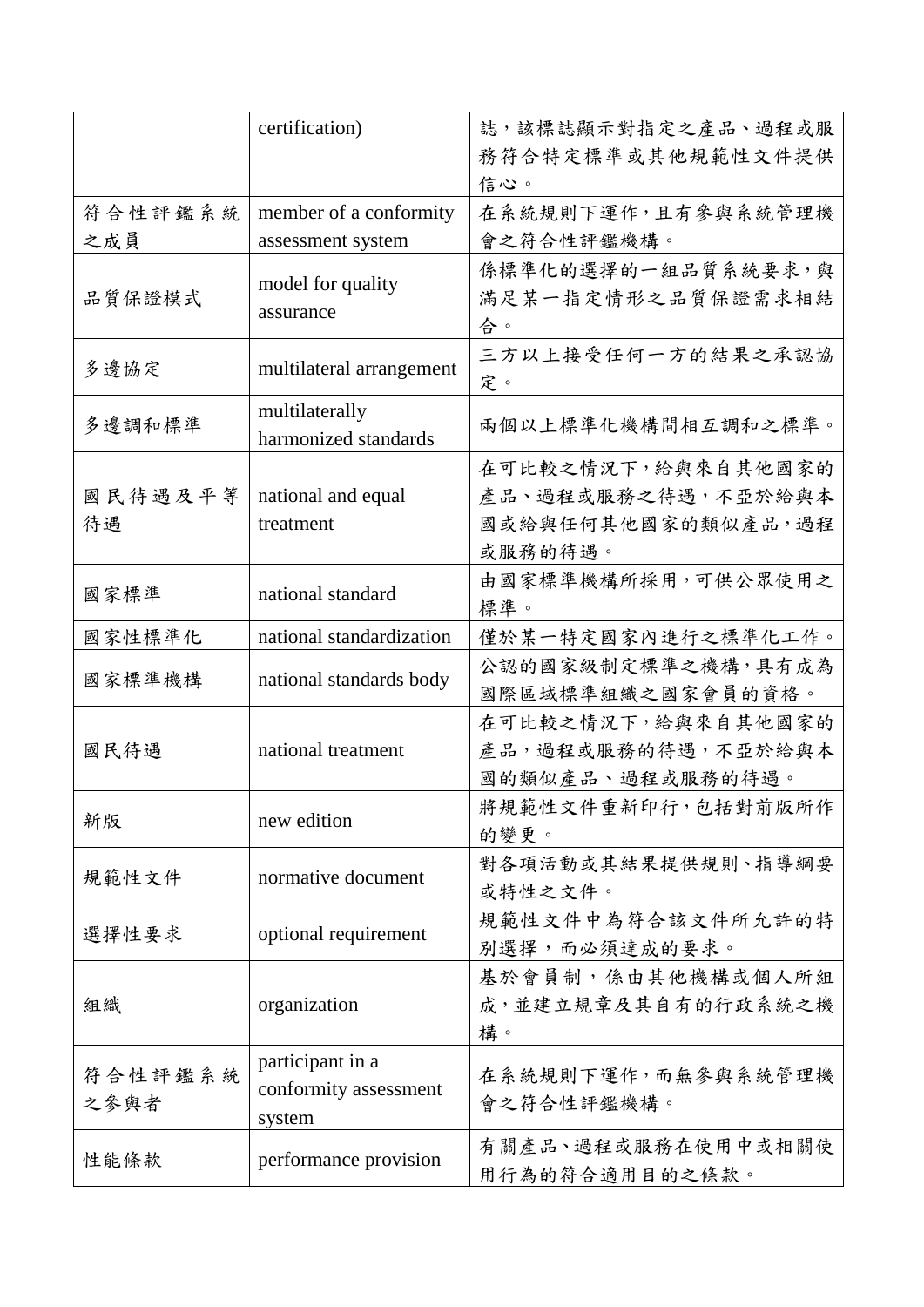| 有效期間   | period of validity     | 規範性文件自權責機構決定之「生效日」 |
|--------|------------------------|--------------------|
|        |                        | 起,直至廢止或被取代為止的適用期間。 |
| 引用之精確性 | precision of reference |                    |
|        |                        | 由從事標準化之機構初步擬訂以供公眾  |
| 暫行標準   | prestandard            | 使用的文件,以便由應用中獲得必要之經 |
|        |                        | 驗,據以訂定正式的標準。       |
| 過程     |                        | 製程:將輸入轉變為輸出之一組相互關聯 |
|        | process                | 的資源與活動。            |
| 過程標準   | process standard       | 規定某一過程所必須達成要求之標準,以 |
|        |                        | 建立其符合適用目的。         |
| 產品     | product                | 活動或過程的結果。          |
|        |                        | 係一般名詞,用以描述生產者或他人對其 |
| 產品責任   | product liability      | 產品所造成之人員傷害、財產損失、或其 |
|        |                        | 他傷害應負之賠償責任。        |
|        |                        | 保護產品在使用、運輸或儲存時免於受氣 |
| 產品保護   | product protection     | 候或其他不利的情況所影響。      |
|        |                        | 規定某項產品或某類產品所必須達成要  |
| 產品標準   | product standard       | 求之標準,以建立其符合通用目的。   |
|        | Protection of the      | 維護環境以免受到由於產品、過程及服務 |
| 環境之保護  | environment            | 的作業與影響所引起無法接受之損害。  |
|        |                        | 由國家領域內某地區所採用,可供公眾使 |
| 地方標準   | provincial standard    | 用之標準。              |
|        | provincial             | 僅於國家領域內某一地區進行之標準化  |
| 地方性標準化 | standardization        | 工作。                |
|        | provision              | 規範性文件內容之表達形式可為陳述、指 |
| 條款     |                        | 示、建議或要求。           |
| 採購者    | purchaser              | 在訂有合約情況下之顧客。       |
| 合格證明過程 | qualification process  | 展示一個實體能否達成特定要求之過程。 |
|        |                        | 一個實體的特性總和,此種特性具有滿足 |
| 品質     | quality                | 明訂與潛在的需求之能力。       |
|        |                        | 品質系統內所執行之各種規劃的與有系  |
| 品質保證   | quality assurance      | 統的活動,且展現如其所需,以便對實體 |
|        |                        | 將能達成品質要求提供適當之信心。   |
|        |                        | 一種有系統且獨立的稽查,以決定品質活 |
| 品質稽核   | quality audit          | 動及相關結果是否與所計畫的安排相   |
|        |                        | 符,此等安排是否予以有效執行,以及是 |
|        |                        | 否可以達成目標。           |
| 品質稽核員  | quality auditor        | 執行品質稽核合格的人員。       |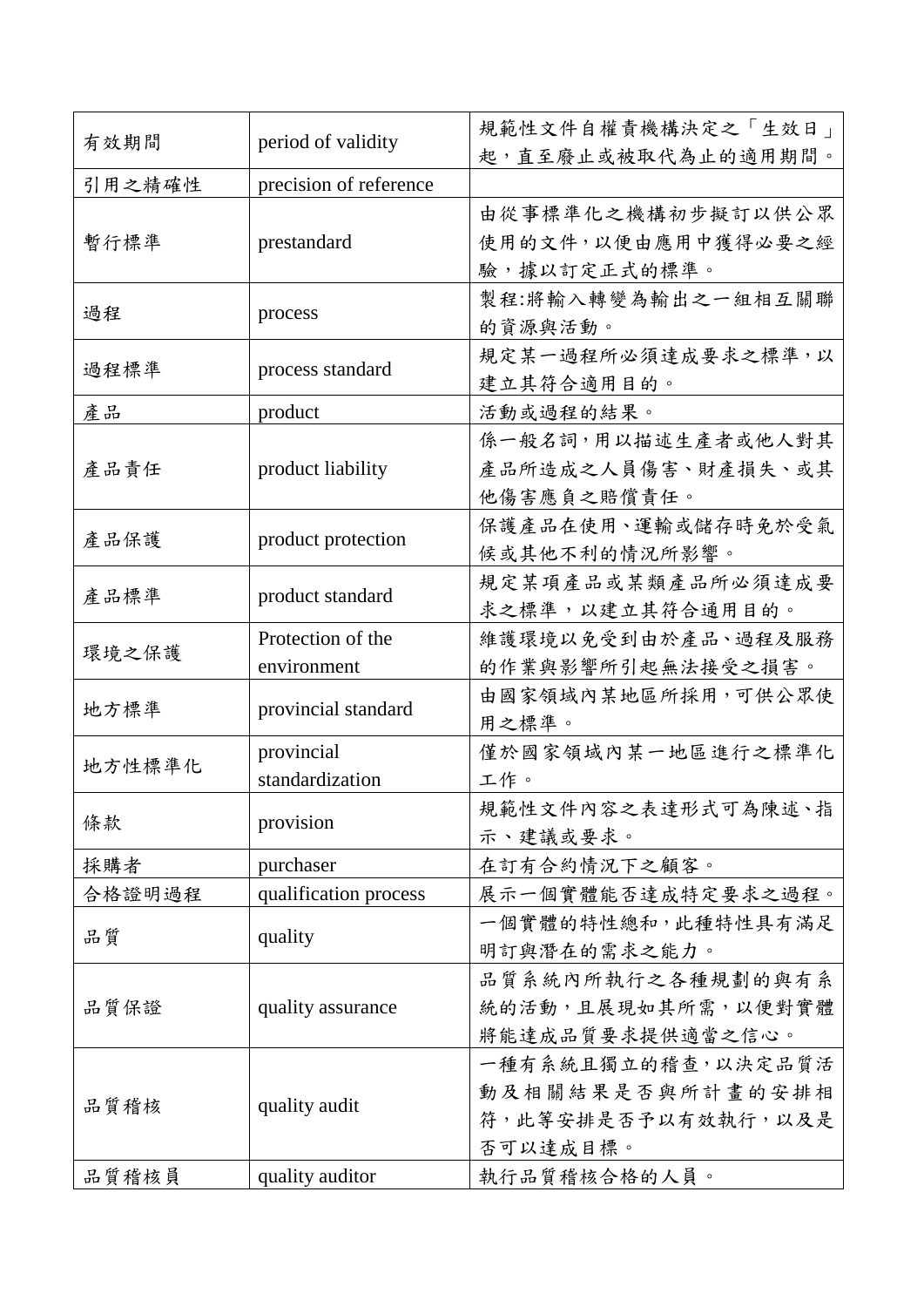| 品質管制            | quality control                            | 用以達成品質要求之作業技術與活動。                                                         |
|-----------------|--------------------------------------------|---------------------------------------------------------------------------|
| 品質評估            | quality evaluation                         | 對一實體能達成規定要求的能力範圍,作<br>有系統之檢查。                                             |
| 品質改進            | quality improvement                        | 為了對組織與其顧客雙方提供更多的利<br>益,經由組織全部動員以增進各項活動和<br>過程的效率與效果。                      |
| 品質管理            | quality management                         | 決定品質政策、目標及責任之全部管理功<br>能的所有活動,以及在品質系統內,應用<br>品質規劃、品質管制、品質保證及品質改<br>進等予以執行。 |
| 品質規劃            | quality planning                           | 建立品質目標、品質要求及對品質系統要<br>項之應用的各種活動。                                          |
| 品質監督            | quality surveillance                       | 對一實體現況作連續的監視與查證,並對<br>紀錄加以分析,以確保特定要求在達成<br>中。                             |
| 品质系統            | quality system                             | 實施品質管理所需之組織結構、程序、過<br>程及資源。                                               |
| 品質相關成本          | quality-related costs                      | 為確保與令人確信滿意的品質所發生之<br>成本,以及當滿意品質未能達成時,所招<br>致損失的成本。                        |
| 互惠性             | reciprocity                                | 雙方擁有相同的權利與義務之雙邊關係。                                                        |
| 承認協定            | recognition arrangement                    | 基於一方同意接受由另一方於實施符合<br>性評鑑系統中一項或多項的指定功能項<br>目所出具結果之協議。                      |
| 建議              | recommendation                             | 傳達勸告或指導的條款。                                                               |
| 標準之引用(於法<br>規中) | reference to standards<br>(in regulations) | 引用一項或一項以上的標準以代替於法<br>規中列出詳細條款。                                            |
| 區域標準            | regional standard                          | 由區域標準化及(或)標準組織所採用,可<br>供公眾使用之標準。                                          |
| 區域性標準化          | regional standardization                   | 僅開放給世界上某一地理、政治或經濟區<br>域的國家相關機構參與的標準化工作。                                   |
| 區域標準化組織         | regional standardizing<br>organization     | 其會員資格僅開放給某一地理、政治或經<br>濟區域內的各個國家相關機構的標準化<br>組織。                            |
| 區域標準組織          | regional standards<br>organization         | 其會員資格僅對某一地理、政治或經濟區<br>域內每一國家之有關機構開放的制定標<br>準之組織。                          |
| 區域調和標準          | regionally harmonized                      | 與區域標準調和之標準。                                                               |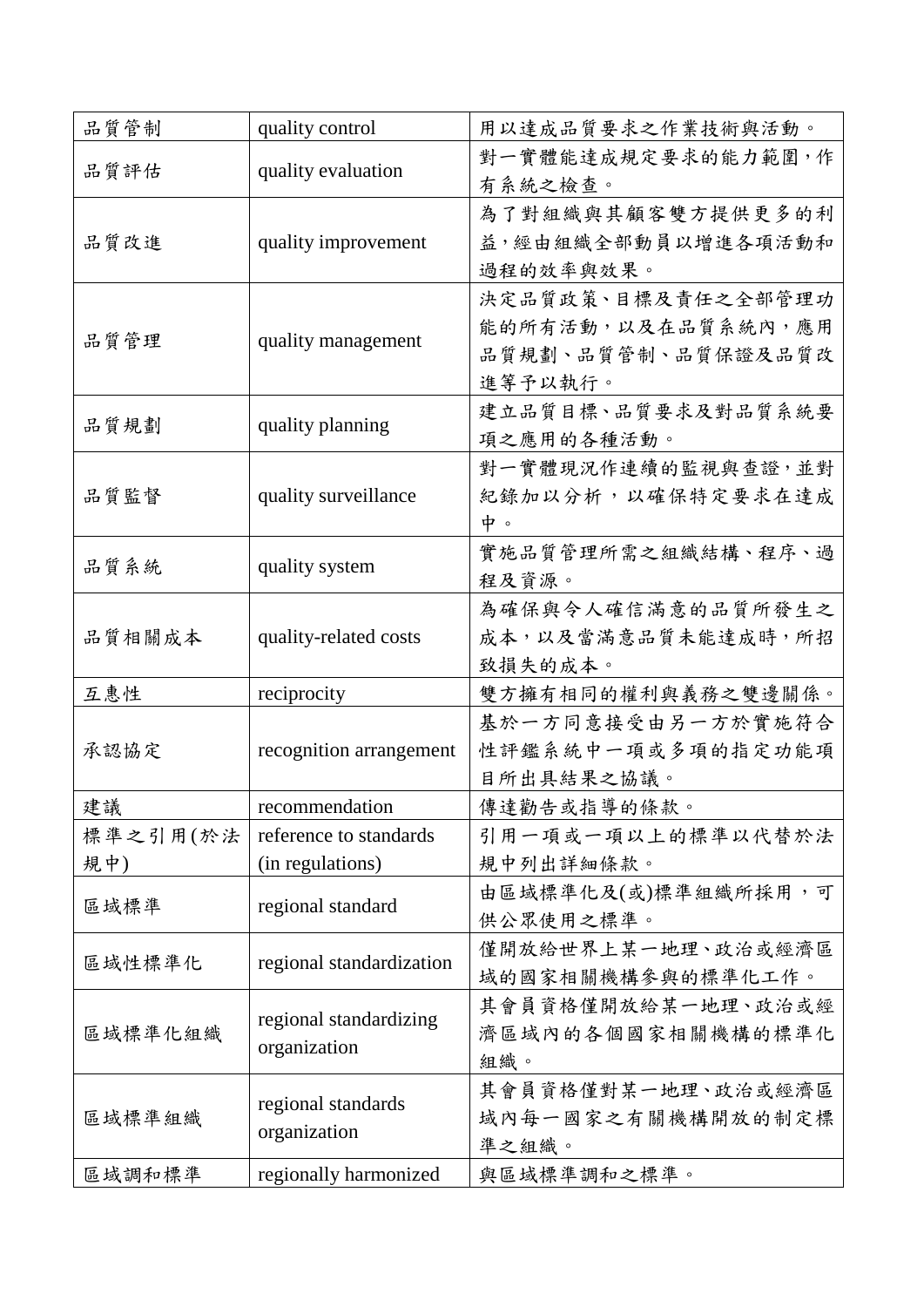|        | standards                          |                                                                                          |
|--------|------------------------------------|------------------------------------------------------------------------------------------|
| 登錄     | registration                       | 一個權責機構於適當、公開之文件上列出<br>某產品、過程或服務的相關特性,或某機<br>構、個人特長之程序。                                   |
| 法規     | regulation                         | 由某主管機關所制訂,而具有約束力的法<br>律性條文之文件。                                                           |
| 法規主管機關 | regulatory authority               | 負責法規之制定或採用的主管機關。                                                                         |
| 重印     | reprint                            | 將規範性文件不加變更而重予印刷。                                                                         |
| 要求     | requirement                        | 傳達符合準則的條款。                                                                               |
| 品质要求   | requirement for quality            | 表示品質需求,或將之轉變成一組量化或<br>質化的明訂實體特性要求, 俾使品質要求<br>能獲實現而便於檢查。                                  |
| 社會要求   | requirement of society             | 由法律、法令、法規、規則、規章及其他<br>考慮所衍生而來之義務。                                                        |
| 審查     | review                             | 對規範性文件加以查核, 以決定是否需要<br>再確認、修改或廢止之作業。                                                     |
| 改訂     | revision                           | 對規範性文件內容與表達方式上加入所<br>有必需之變更。                                                             |
| 安全性    | safety                             | 免除不能接受的傷害風險。                                                                             |
| 服務     | service                            | 為滿足顧客之需求,供應者與顧客間的界<br>面上活動及供應者內部活動所產生之結<br>果。                                            |
| 服務標準   | service standard                   | 規定某一服務所必須達成要求之標準,以<br>建立其符合適用目的。                                                         |
| 規格     | specification                      | 敘述要求之文件。                                                                                 |
| 標準     | standard                           | 經由共識與某一公認的機構核准,提供一<br>般或重複使用以提供各項活動或其結果<br>有關的規則、指導綱要或特性所建立之文<br>件,期使在某一情況獲致秩序的最佳程<br>度。 |
| 提供資料標準 | standard on data to be<br>provided | 包含一特性清單之標準,該標準規定某項<br>產品、過程或服務所應陳述之數值或其他<br>資料。                                          |
| 標準專案   | standard project                   | 標準方案中之特定工作項目。                                                                            |
| 標準化    | standardization                    | 指在一定的範疇內,針對實際或潛在的問<br>題,建立共同而經常使用的條款之活動,<br>以期達成秩序的最佳程度。                                 |
| 標準化機構  | standardizing body                 | 被公認可從事標準化活動之機構。                                                                          |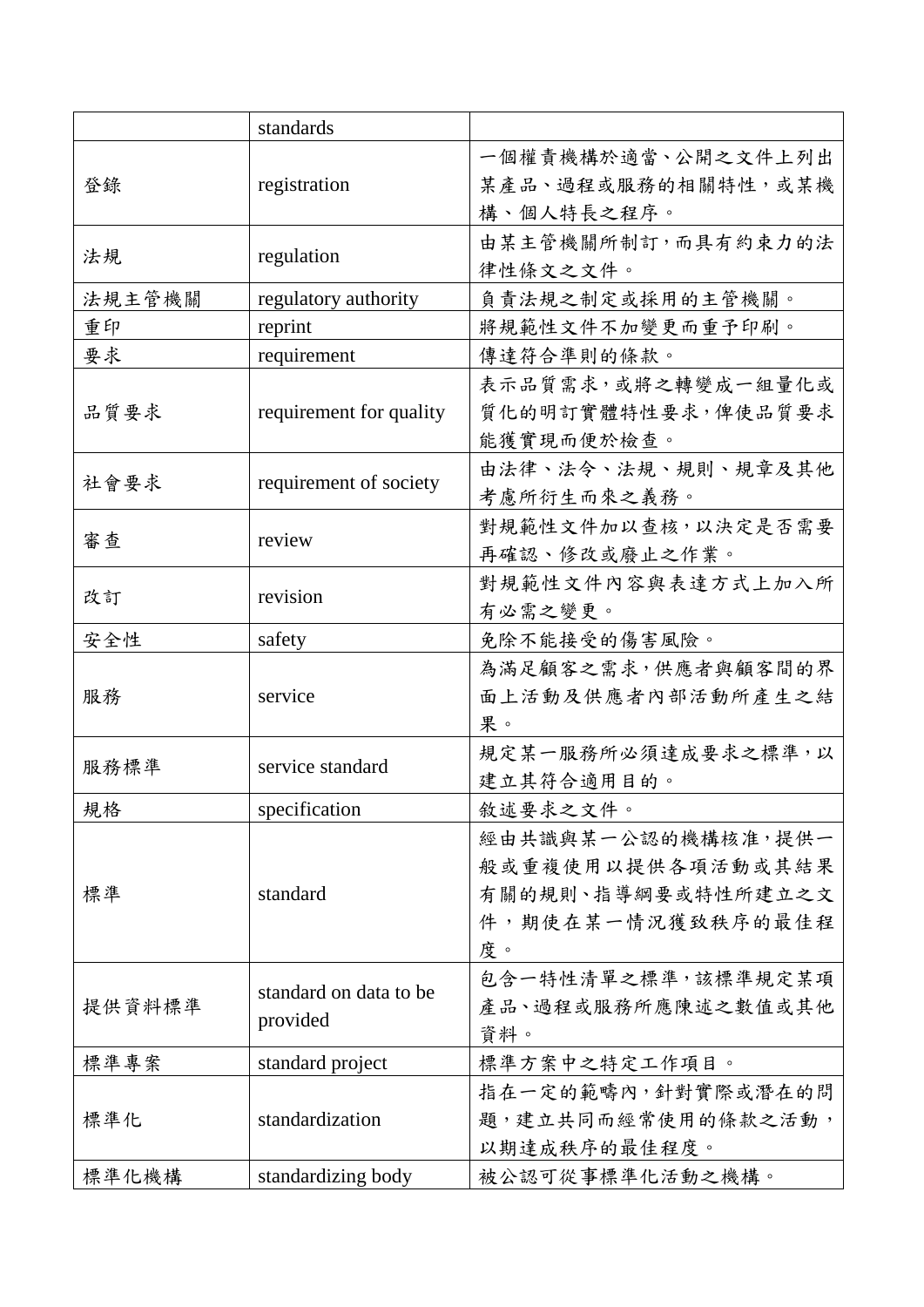| 制定標準之機構 | standards body           | 公認的國家性、區域性或國際性從事標準<br>化之機構,因其本身之規章而具有訂定、<br>核准或採用可供公眾使用的標準之主要<br>功能。 |
|---------|--------------------------|----------------------------------------------------------------------|
| 標準方案    | standards programme      | 標準化機構的工作時程,用以列出其現行<br>標準化工作之項目。                                      |
| 聲明      | statement                | 傳達資訊的條款。                                                             |
| 引用之強度   | strength of reference    |                                                                      |
| 供應者     | supplier                 | 提供產品給顧客之組織。                                                          |
| 供應者聲明   | supplier's declaration   | 對某一項產品, 過程或服務能符合規定要<br>求,由供應者出具書面保證之程序。                              |
|         | taking over an           | 根據相關的國際標準所出版的國家規範                                                    |
| 國際標準之納入 | international standards  | 性文件,或認可某國際標準具有國家規範                                                   |
| 於國家規範性文 | (in a national normative | 性文件相同地位,但須將與國際標準間之                                                   |
| 件内      | document)                | 任何差異加以註明。                                                            |
|         |                          | 直接採用或參考結合某標準、技術規格或                                                   |
| 技術法規    | technical regulation     | 作業規範之內容,以提供技術上要求之法                                                   |
|         |                          | 規。                                                                   |
|         | technical specification  | 規定產品、過程或服務所需符合之技術要                                                   |
| 技術規格    |                          | 求的文件。                                                                |
|         | terminology standard     | 係有關於用語名詞之標準,常附有其定                                                    |
| 術語標準    |                          | 義,有時並附有說明性備考、解說、舉例                                                   |
|         |                          | 等。                                                                   |
|         | test                     | 按規定程序對某一產品、過程或服務的一                                                   |
| 試驗      |                          | 種或多種的特性,予以測定之技術性作                                                    |
|         |                          | 業。                                                                   |
| 試驗方法    | test method              | 為執行一項試驗所規定的技術程序。                                                     |
|         |                          | 敘述試驗結果與試驗有關的其他資訊之                                                    |
| 試驗報告    | test report              | 文件。                                                                  |
| 測試      | testing                  | 執行一種或多種的試驗作業。                                                        |
| 測試實驗室   | testing laboratory       | 執行試驗工作的實驗室。                                                          |
|         |                          | 有關試驗方法的標準,有時附加與測試有                                                   |
| 測試標準    | testing standard         | 關之其他條款,如抽樣、統計方法之運                                                    |
|         |                          | 用、試驗順序等。                                                             |
| 第三者     | third party              | 對於有關問題的結果,被公認為與當事者                                                   |
|         |                          | 無關連的個人或機構。                                                           |
| 全面品質經營  | total quality            | 組織的管理方式, 係以品質為中心, 基於                                                 |
|         | management               | 全員參與,透過顧客滿意而達到長期成功                                                   |